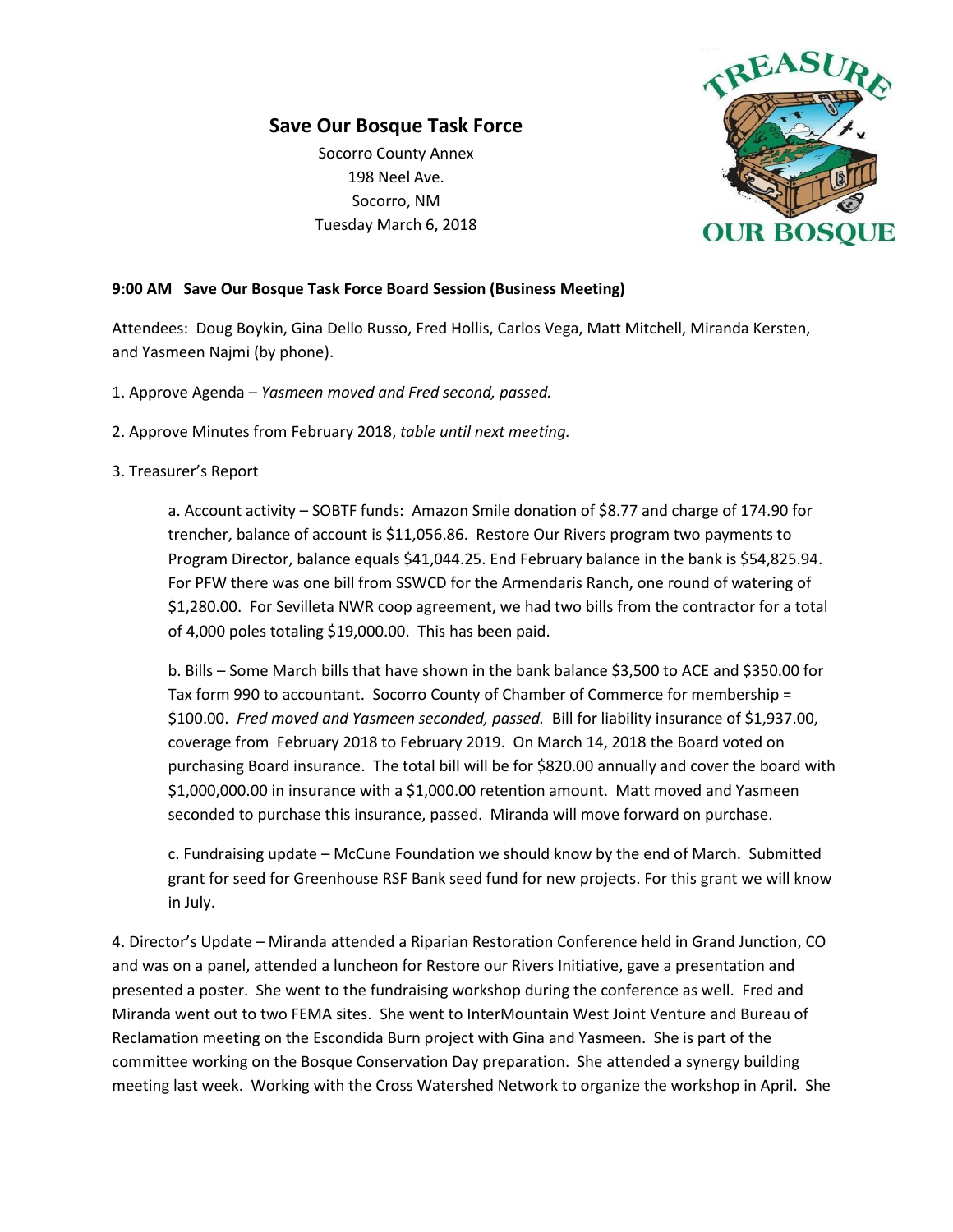went to the Santa Ana Pueblo Nursery last Friday with others and had a tour from Mike Halverson. She planted in the nursery, gave some of our whips to Sevilleta NWR, they planted 800. Santa Ana Pueblo Nursery took the rest. She and Gina and Rio Grande Agricultural Land Trust had a conference call with Attila Bality with National Park Service and we will probably be putting in for this assistance grant.

5. On-Going Projects – Important Updates

a. Goodding's willow nursery update – we planted in February and the refuge will be watering through the growing season. We will discuss later what else we might like to do there.

b. Tiffany Fire – Sierra SWCD found out that the Governor signed the WTB funding. Our next meeting is April 12. Doug got a MOU signature from Sierra SWCD. Friends signed it and so did PFW. We are current with signatures on our partners. APHIS is needing to reach out to entities and address the impacts of the Tamarisk leaf beetle. Gina called APHIS with no response, so Doug and Fred will reach out to Kai Caraher to see if they will respond to our request for information.

c. Greenhouse update: waiting for 4H to have time to work on it, probably construct this month.

d. Sevilleta NWR update. Harvest contract done for this year. Thanks to Darrel Reasner and crew, our contractor, for working with us to get this work done.

e. Synergy meeting update-met this last month and discussed our draft mission, vision. RGALT hosted this meeting and notes should be coming out soon. The group is meeting to discuss the NPS initiative for Rivers, Trails, and Communities on April 10. Time and place to be determined. Friends of Bosque del Apache will host the next regular meeting, tentatively scheduled for May 8, 2-4 pm. Topics for next time include potential shared positions, other priorities for partnership.

f. Extension of trail from Confluence to Escondida Park and Rio Grande Trail segment in the Socorro valley. NPS assistance could help with the larger effort while the grant we applied for can assist with the smaller project that would complement the BOR river restoration project in the area. Liability and maintenance are questions to discuss for both scale of trail project. Fred will work with Yasmeen to see if the County would assist with this for the small segment we will work on first.

g. RAID grant – unofficial cross roads in the ribbon. Blocking off trail and park areas to vehicle use. Fred, Miranda, Felipe, will work with Delilah to get our needs in the grant application before March 15. Then we need to sit down and have a comprehensive plan for protecting the bosque. Yasmeen will take the lead on having a meeting this summer to discuss long-term efforts to protect our levee system.

h. Severance project – there is firewood ready to be picked up, get a permit from State Forestry. They worked from Confluence to Bosque parks and are now working north of Brown Arroyo. Crews are continuing to work. Spraying will be done in fall with the elm and RO treated this fall